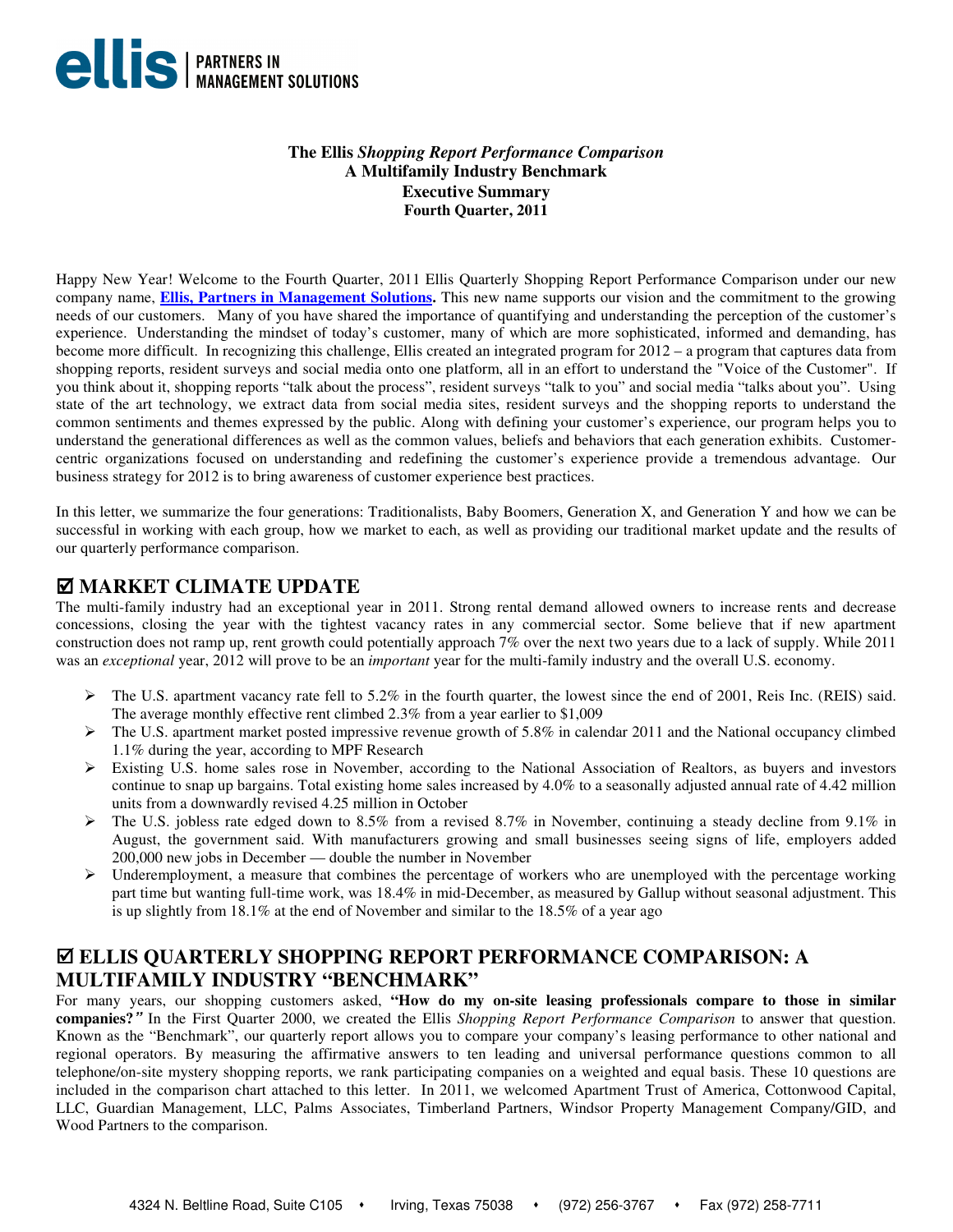## **ELLIS BENCHMARK QUARTERLY PERFORMANCE TRENDING**

The overall average in the Fourth Quarter 2011 reached 91% based on 3,890 shops.This average is slightly lower than the same time period one year ago when the overall average reached 91.4%. The high company average remained strong but the low took a 2.6% dip. While the companies at the top continue to perform at a top level, the companies at the bottom will need to address specific leasing performance weaknesses through training and communicating their increased expectations. Customer service will become a strong focus as vacancy tightens and the "customer experience" becomes critical to reduce future turnover.



## **TOP-RANKED PARTICIPATING COMPANIES**

**1 st Place** – **Western National Property Management. 98%** (4.30% standard deviation)

"Excellence in customer service, care and compassion is what makes Western National the best place to work. Our Leasing Associates are achievement-oriented and their commitment to their craft never ceases to amaze me. My sincerest and heartfelt congratulations to The Team Who Cares!"

-**Laura Khouri**, President

**2 nd Place – Gables Residential. 98%** (6.13% standard deviation)

"Gables is proud to have placed in the top five for the 42nd time! The commitment across the entire company to have the best sales team in the industry is definitely reflected in these results. Congratulations to our fantastic team of associates!" **-Jennifer B. Antos**, Vice President of Learning and Development

### **3 rd Place – SARES-REGIS Group. 98%** (6.31 standard deviation)

We are proud to finish again in the Ellis top 5 benchmark rankings. It is an exciting recognition of our teams hard work. These positive results are a reflection of the enthusiasm that they bring to their jobs each day and their full commitment to continuously enhancing their skills. **-Michelle Adrian**, Director of Training

**4 th Place – Legacy Partners Residential, Inc**. **97%** (5.80% standard deviation)

"Legacy is thrilled to place in the top five once again in the Ellis Benchmark report. I am so proud of our outstanding Team Members for their continued excellence and dedication to our current and prospective residents. Their ongoing efforts are what make Legacy communities successful. We appreciate their hard work and ongoing daily focus. Congratulations, Team Legacy!"

**-Lynn Klug**, Vice President Marketing and Training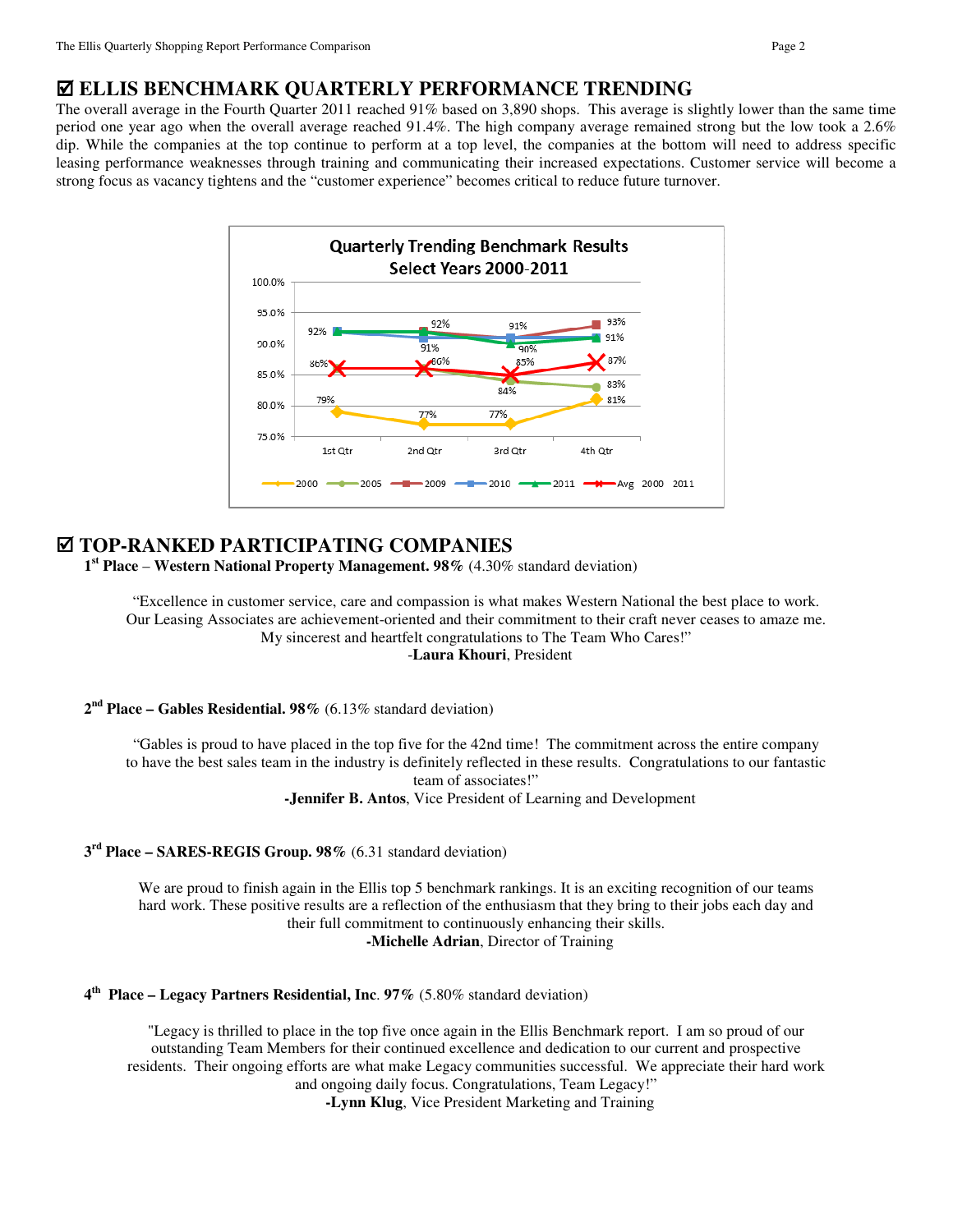"What an amazing team we have at Post Properties!!! I am thrilled that we once again ranked in the top 5 of the Ellis Shopping Benchmark program. Our associates do a wonderful job of treating our customers consistently. I am very proud of their willingness to continually improve their sales skills, their desire to provide exceptional service, and their ongoing commitment to being leaders in the industry. Congratulations to our associates for an outstanding performance again this quarter!!!"

- **Jamie Teabo**, Executive Vice President

## **PERFORMANCE IMPROVEMENT TOPIC: A GENERATIONAL SNAPSHOT**

For the first time in U.S. history, there are four different generations laboring side-by-side in the workplace. During 2011, we expounded on how to overcome the challenges of maintaining harmony among four generations in the workplace and how to effectively market to each generation. The secret to overcoming these challenges is to understand the mindset of each generation, so let us quickly review their hallmark characteristics.

### **Traditionalists: Born before 1946**

*Who they are:* Generally recognized as the children of the Great Depression, Traditionalists were profoundly impacted by the experiences they encountered during their formative years. Having great respect for authority, they strictly abide by the rules. They want to be respected for their historical knowledge of their chosen industry.

*How to appeal to them:* Traditionalists have seen a lot in their life-time so when you reach out to them, appeal to their sense of value. For instance, family is important to them, so providing solutions for helping them and their families would be well received.

*Advertising strategy:* Only a small fraction of Traditionalists will be accessed by social media marketing. To truly be effective in marketing, a combination of traditional marketing along with social media is necessary.

#### **Baby Boomers: Born 1946-1964**

*Who they are:* This generation was born during the demographic Post-World War II Baby Boom. While their parents unwaveringly adhere to rules, Baby Boomers are not afraid to challenge rules when necessary. Work is their life, and they are willing to keep the same job for many years.

*How to appeal to them:* Baby Boomers fought for civil rights, overachieved, and whenever necessary, questioned authority. When marketing to them, provide a cause for them to embrace. They were the first generation to become workaholics. Offer solutions for finding a work/life balance. Baby Boomers view work as a place one goes. When you describe your solution to their work problems, addressing the location/convenience issue is vital.

*Advertising strategy:* Baby Boomers have high expectations concerning the marketing and sales pitches that companies use to gain their attention and their business. With this group, your post-purchase customer service levels had better live up to the promises made during the sales process, or they will take their business elsewhere. Do not use vague, mass-marketing advertising with generic messages. Communicate the clear-cut benefits of the product and/or service you are selling.

#### **Generation X: Born 1965-1978**

*Who they are:* Sometimes referred to as the MTV Generation, Generation X was born after the Post-World War II Baby Boom ended. Often the children of two working parents, they spent much time home alone and were forced to grow up quickly. Rather than follow or challenge the rules, they like to change the rules entirely. They enjoy a life outside of work, and do not intend to be "lifers" on the job.

*How to appeal to them:* Generation X is known for being self-reliant and skeptical. Members of this generation feel a sense of entitlement since oftentimes both parents were absent working. A strategy that focuses on their wants and desires will appeal to them. After all, they deserve it.

*Advertising strategy:* Xers are very sensitive when they suspect that they are being exploited. Use a straightforward approach. Fake personalization can hurt rather than help. Their loyalty to a company or a brand needs to be continually earned.

#### **Generation Y: Born 1979-2000**

*Who they are:* Generation Y is an increasingly significant factor – not only in the real estate industry but in the entire world's workforce. According to research, by the year 2020, Gen Y is predicted to occupy almost half of the working population. Members of this generation are often more loyal to their peers than their employer. Teamwork is important to them. When it comes to rules, they create their own. If you thought Generation X pushed the envelope of tradition, you have not seen anything yet!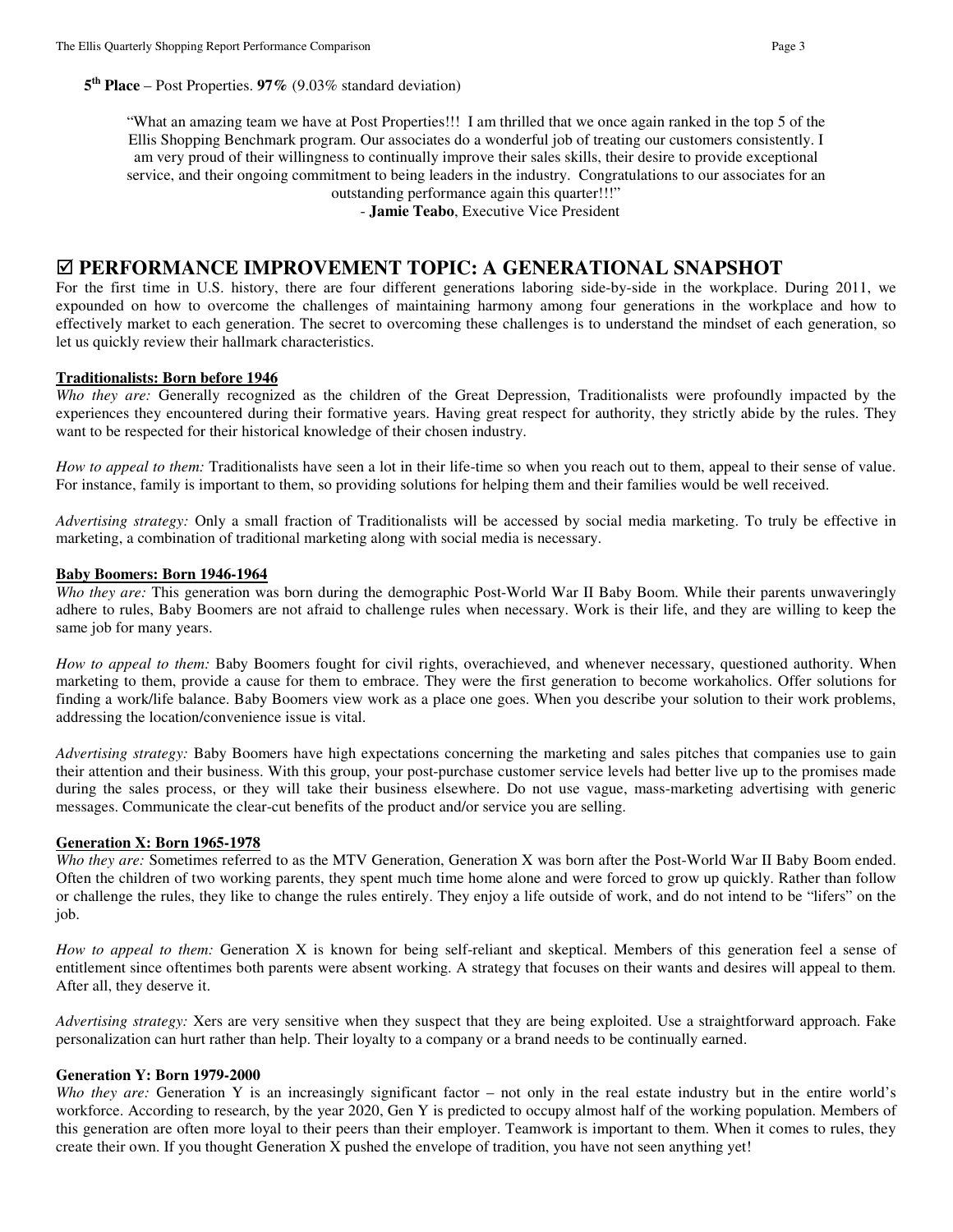*How to appeal to them:* A Yer's idea of "home" is different than their parents. More than a spacious apartment or large lawn, Generation Y desires places to congregate, such as community rooms, fitness areas, jogging trails, movie screening theaters – anything that creates a community atmosphere. Finding the perfect location is also extremely important to Gen Y. According to researchers, the highest-ranked decision factor that will keep Gen Y in their current location is the ability to meet people and make friends.

*Advertising strategy:* Generation Y has grown up in a world of momentous technological advancements. Marketers are discovering that because of the intense media saturation this generation has experienced, it is increasingly difficult to catch a Gen Yer's eye. Do not make the mistake of trying to be cool with your marketing. Use simple, honest messages with no hype. Direct marketing (rather than mass marketing) is essential. However, because Gen Y is equally wise about email and targeted technologies, this does not mean that Yers will be impressed by a text message that mentions their name. Creativity is crucial.

Good business is based on understanding others. There are more pronounced differences between the generations today than ever before. To work effectively and efficiently, to increase productivity and quality, one needs to understand generational characteristics and learn how to use them effectively in dealing with each individual. With this understanding, we can be successful in working with and marketing to *every* generation.

We thank you for your participation and feedback, which help make this report informative and a reliable resource. We hope you will find Ellis, Partners in Management Solutions to be not only the finest source for mystery shopping but a true partner in management solutions for your organization. Visit our blog, *All Things Considered…An Ellis Perspective*, for more insight on Generation Y and other current topics.

Sincerely,

Joanna Ellis

Joanna Ellis, CAPS Chief Executive Officer

Enclosure

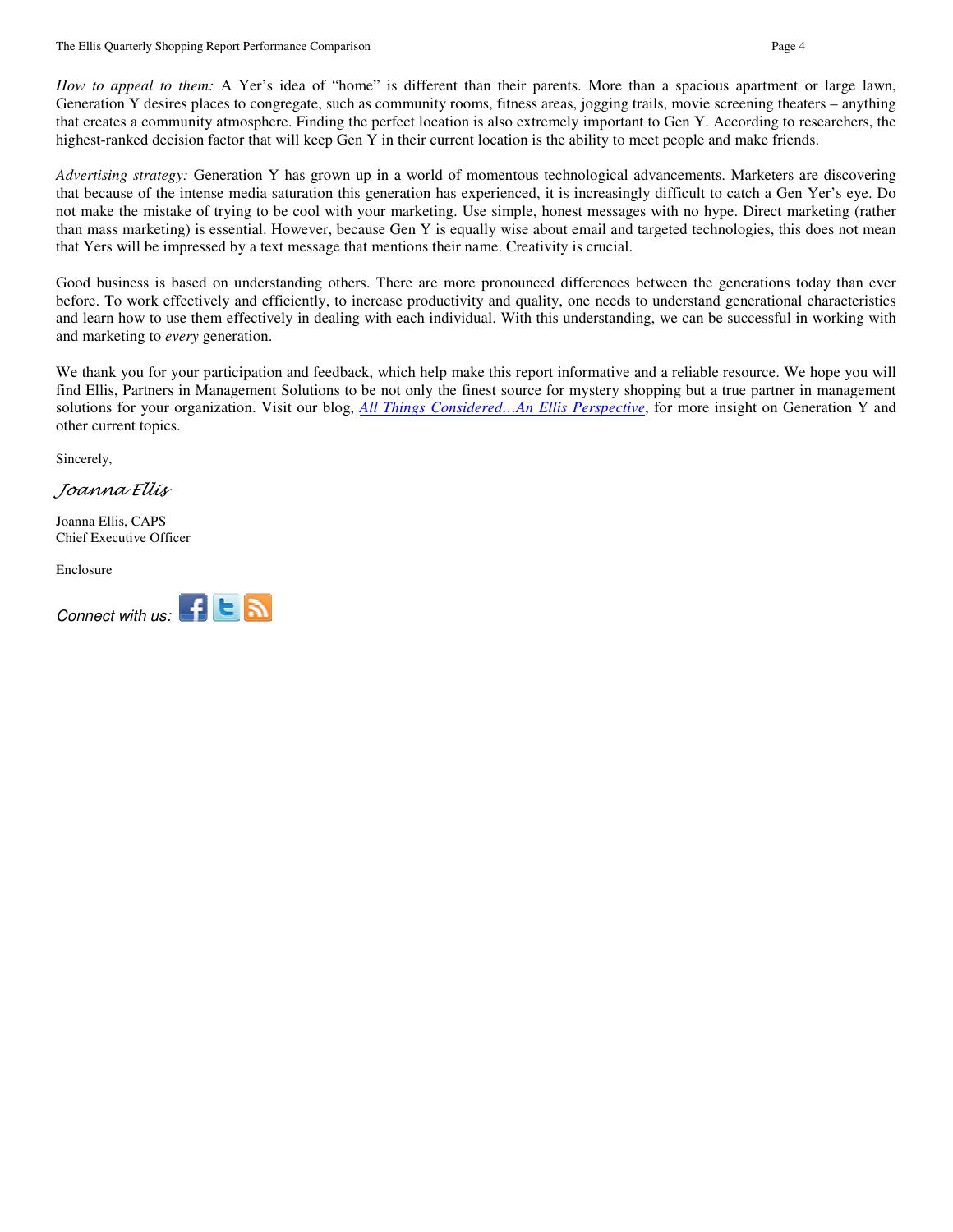# **ellis** | PARTNERS IN **SHOPPING REPORT PERFORMANCE COMPARISON**

**MULTIFAMILY INDUSTRY BENCHMARK**

**FOURTH QUARTER, 2011**

|                                                | <b>TELEPHONE</b><br><b>PRESENTATION</b> |                             | ON-SITE<br><b>PRESENTATION</b> |                            |                        |            |                     |                |                |                  |                |            |                                                       |                                             |
|------------------------------------------------|-----------------------------------------|-----------------------------|--------------------------------|----------------------------|------------------------|------------|---------------------|----------------|----------------|------------------|----------------|------------|-------------------------------------------------------|---------------------------------------------|
|                                                | Q1<br><b>Set Appt</b>                   | Q <sub>2</sub><br>Telephone | Q3<br>First                    | Q4<br>Identify<br>Specific | Q5<br>Discuss/<br>Show | Q6<br>Apt. | Q7<br>Feature/      | Q8<br>Overcome | Q9<br>Ask for  | Q10<br>ease from | <b>CLIENT</b>  | <b>STD</b> |                                                       | <b>Participating Companies</b>              |
|                                                |                                         | Number                      | mpression                      | <b>Needs</b>               | Property               | Condition  | <b>Benefit Sell</b> | Objection      | <b>Deposit</b> | Agent            | <b>AVERAGE</b> | <b>DEV</b> | <b>Amli Residential</b>                               | Legacy Partners Residential, Inc.           |
| <b>QUESTION OVERALL AVERAGE</b>                | 93.37%                                  | 87.07%                      | 94.70%                         | 91.47%                     | 93.88%                 | 95.09%     | 93.26%              | 95.73%         | 71.80%         | 90.13%           | 91%            | 14.88      | <b>Apartment Trust of America</b>                     | <b>Madison Apartment Group, LP</b>          |
| <b>Western National Property</b><br>Management | 99.17%                                  | 96.67%                      | 100.00%                        | 98.33%                     | 100.00%                | 95.00%     | 99.17%              | 99.17%         | 98.33%         | 98.33%           | 98%            | 4.30       | BH Management Services, Inc.                          | <b>Palms Associates</b>                     |
| <b>Gables Residential Services</b>             | 98.69%                                  | 95.75%                      | 99.02%                         | 98.69%                     | 99.35%                 | 97.39%     | 99.35%              | 98.69%         | 91.83%         | 96.73%           | 98%            | 6.13       | <b>Bozzuto &amp; Associates</b>                       | <b>Pinnacle (PRMC)</b>                      |
| <b>SARES-REGIS Group</b>                       | 100.00%                                 | 95.16%                      | 98.39%                         | 98.39%                     | 98.39%                 | 96.77%     | 98.39%              | 100.00%        | 96.77%         | 96.77%           | 98%            | 6.31       | <b>BRE Properties</b>                                 | <b>Post Properties</b>                      |
| Legacy Partners Residential, Inc.              | 98.00%                                  | 94.00%                      | 100.00%                        | 98.00%                     | 100.00%                | 98.00%     | 98.00%              | 100.00%        | 86.00%         | 98.00%           | 97%            | 5.80       | Capreit                                               | <b>RAM Partners, LLC</b>                    |
| <b>Post Properties</b>                         | 99.31%                                  | 97.93%                      | 97.24%                         | 96.55%                     | 99.31%                 | 99.31%     | 95.17%              | 98.62%         | 91.72%         | 96.55%           | 97%            | 9.03       | <b>Capstone Real Estate</b>                           | <b>SARES-REGIS Group</b>                    |
| <b>CLIENT 6</b>                                | 100.00%                                 | 88.37%                      | 100.00%                        | 95.35%                     | 97.67%                 | 97.67%     | 100.00%             | 97.67%         | 90.70%         | 95.35%           | 96%            | 6.55       | <b>Carmel Partners</b>                                | Sequoia Equities, Inc.                      |
| <b>CLIENT 7</b>                                | 96.55%                                  | 92.41%                      | 99.31%                         | 97.93%                     | 96.55%                 | 98.62%     | 95.86%              | 99.31%         | 85.52%         | 95.17%           | 96%            | 8.23       | <b>Colonial Properties Trust</b>                      | <b>Simpson Property Group</b>               |
| <b>CLIENT 8</b>                                | 98.57%                                  | 92.86%                      | 98.57%                         | 97.14%                     | 95.71%                 | 100.00%    | 98.57%              | 94.29%         | 90.00%         | 92.86%           | 96%            | 9.25       | <b>Cottonwood Capital Property</b><br>Management, LLC | <b>Sunrise Management</b>                   |
| <b>CLIENT 9</b>                                | 93.55%                                  | 98.39%                      | 96.77%                         | 100.00%                    | 100.00%                | 100.00%    | 96.77%              | 98.39%         | 79.03%         | 91.94%           | 95%            | 7.83       | <b>CWS Apartment Homes</b>                            | <b>The Bainbridge Companies</b>             |
| <b>CLIENT 10</b>                               | 94.68%                                  | 95.74%                      | 96.81%                         | 91.49%                     | 96.81%                 | 97.87%     | 95.74%              | 98.94%         | 81.91%         | 95.74%           | 95%            | 9.12       | E & S Ring Corporation                                | <b>Timberland Partners</b>                  |
| <b>CLIENT 11</b>                               | 96.67%                                  | 98.33%                      | 98.33%                         | 96.67%                     | 95.00%                 | 98.33%     | 96.67%              | 93.33%         | 76.67%         | 95.00%           | 95%            | 13.46      | <b>Fairfield Residential</b>                          | <b>TriBridge Residential</b>                |
| <b>CLIENT 12</b>                               | 97.92%                                  | 91.67%                      | 95.83%                         | 87.50%                     | 97.92%                 | 100.00%    | 91.67%              | 97.92%         | 87.50%         | 91.67%           | 94%            | 12.50      | <b>Gables Residential</b>                             | <b>UDR</b>                                  |
| <b>CLIENT 13</b>                               | 96.08%                                  | 98.04%                      | 98.04%                         | 100.00%                    | 100.00%                | 94.12%     | 94.12%              | 92.16%         | 56.86%         | 98.04%           | 93%            | 8.50       | <b>Greystar Management Services</b>                   | <b>Venterra Realty</b>                      |
| <b>CLIENT 14</b>                               | 100.00%                                 | 90.00%                      | 97.50%                         | 97.50%                     | 95.00%                 | 97.50%     | 95.00%              | 97.50%         | 68.75%         | 90.00%           | 93%            | 9.96       | <b>Guardian Management, LLC</b>                       | <b>Waterton Residential</b>                 |
| <b>CLIENT 15</b>                               | 98.88%                                  | 97.75%                      | 94.38%                         | 92.13%                     | 94.38%                 | 97.75%     | 92.13%              | 94.38%         | 84.27%         | 88.76%           | 93%            | 13.06      | <b>IMT Residential</b>                                | <b>Weidner Apartment Homes</b>              |
| <b>CLIENT 16</b>                               | 96.43%                                  | 80.36%                      | 97.32%                         | 95.54%                     | 95.54%                 | 93.75%     | 98.21%              | 97.32%         | 70.54%         | 93.75%           | 92%            | 9.82       | JMG Realty, Inc.                                      | <b>Western National Property Management</b> |
| <b>CLIENT 17</b>                               | 95.15%                                  | 88.43%                      | 95.52%                         | 91.04%                     | 97.01%                 | 95.52%     | 91.04%              | 95.52%         | 77.24%         | 89.93%           | 92%            | 14.31      | <b>Kettler Management</b>                             | Windsor Property Management Co / GID        |
| <b>CLIENT 18</b>                               | 93.52%                                  | 93.52%                      | 91.67%                         | 95.37%                     | 93.52%                 | 96.30%     | 89.81%              | 95.37%         | 69.44%         | 87.04%           | 91%            | 14.06      | <b>Laramar Group</b>                                  | <b>Wood Partners</b>                        |
| <b>CLIENT 19</b>                               | 88.89%                                  | 86.11%                      | 95.83%                         | 93.06%                     | 97.22%                 | 90.28%     | 98.61%              | 97.22%         | 69.44%         | 95.83%           | 91%            | 14.53      |                                                       | * Representing 3,890 shopping reports       |
| <b>CLIENT 20</b>                               | 91.00%                                  | 75.00%                      | 98.00%                         | 89.00%                     | 95.00%                 | 98.00%     | 96.00%              | 95.00%         | 69.00%         | 98.00%           | 90%            | 11.18      |                                                       |                                             |

**Benchmark 1st Place Company**

**PresidentWestern National Property Management Laura Khouri**

*"Excellence in customer service, care and compassion is what makes Western National the best place to work. Our Leasing Associates are achievement-oriented and their commitment to their craft never ceases to amaze me. My sincerest and heartfelt congratulations to The Team Who Cares!"* 

**Ellis Property Management Services, Inc. 4324 N. Beltline Road, Suite C105Irving, Texas 75038**

**www.epmsonline.com**